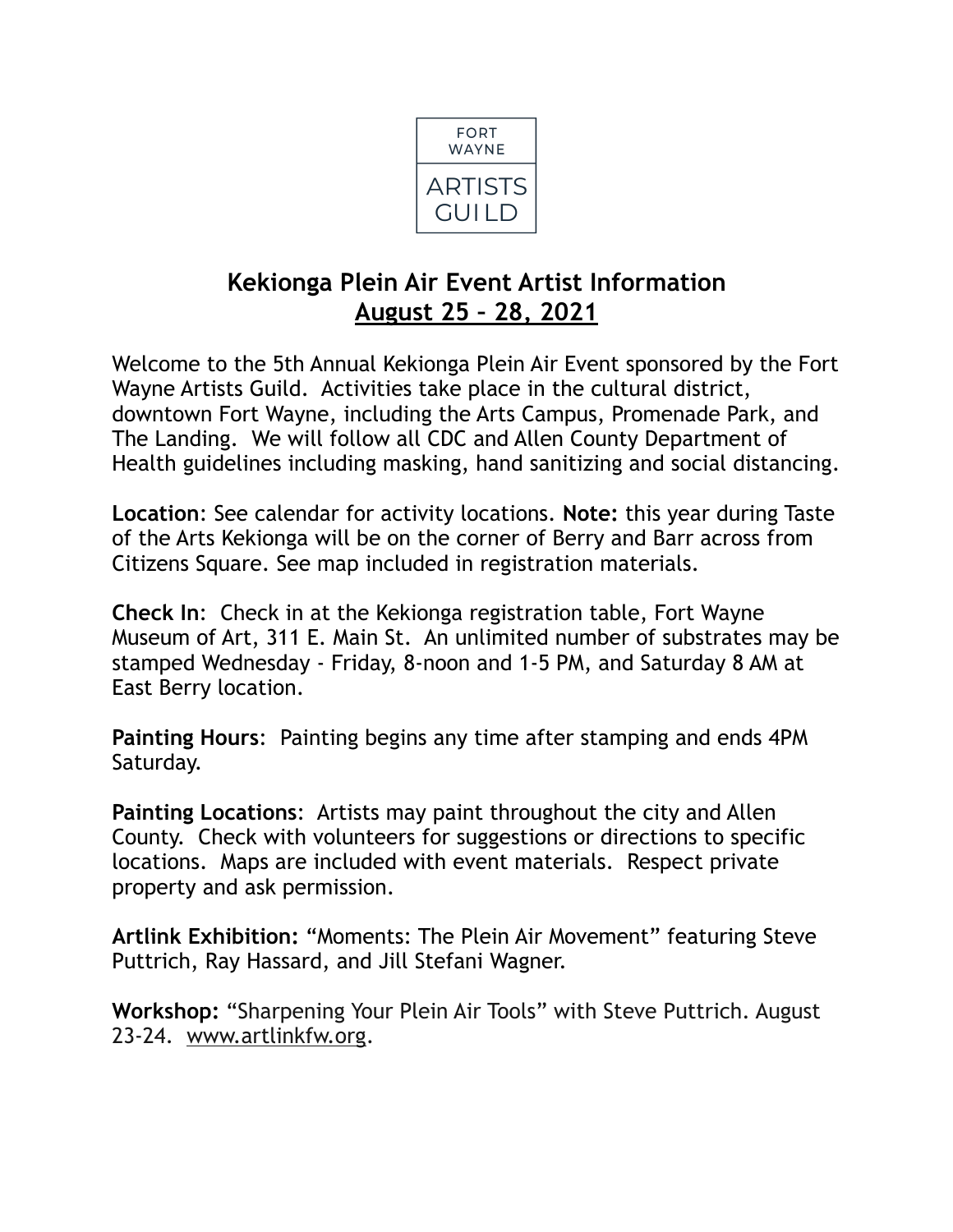**2021 Kekionga Judges:** Steve Puttrich, Ray Hassard, and Jill Stefani Wagner.

## **Wednesday, August 25**  *Artists Talk and Demos*  **FORT WAYNE MUSEUM OF ART, 10 AM - 5 PM**

The Fort Wayne Museum of Art will host artists talks/demos by Ray Hassard (pastel), 10-1PM and Jill Stefani Wagner (oil), 2-5 PM. To attend present your Kekionga badge. FWMoA members please let them know at the desk.

## *Nocturnal Plein Air Paint Out*  **THE LANDING, WEST COLUMBIA ST., 6-10 PM.**

#### **Thursday August 26**  *Promenade Park Exhibition and Sale*  **PARK FOUNDATION PAVILION, 5-8 PM**

To participate please submit one jpeg image with title, medium, and price by August 15 to fwagwebsite@gmail.com. Plein air art is not required. Art will be featured in FWAG online gallery. All sales shall be handled by FWAG with a 20% commission. Deliver art with label on the back and wired for display from 3-4 PM. The party begins at 5 PM.

## **Friday August 27**

### *Artists' Social, Pizza on The Patio Off Calhoun, 6-10 pm*  **Alley Beside 816 Pint and Slice, 816 Calhoun St.**

## **Saturday August 28**

## *Kekionga Plein Air Event– Saturday August 28*   **200 EAST BERRY, ACROSS FROM CITIZENS SQUARE 10 AM – 7 PM**

#### *Purchase Awards*

Street Berry Street

Brotherhood Mutual - \$500 Purchase Award 309 Insurance Drive Sheridan Court Apts. \$450 Purchase Award 719 Union Street West Central Properties  $\frac{1}{3350}$  Purchase Award 1029 West Wayne

West Central Properties  $\frac{1}{2}$  \$350 Purchase Award 1026 West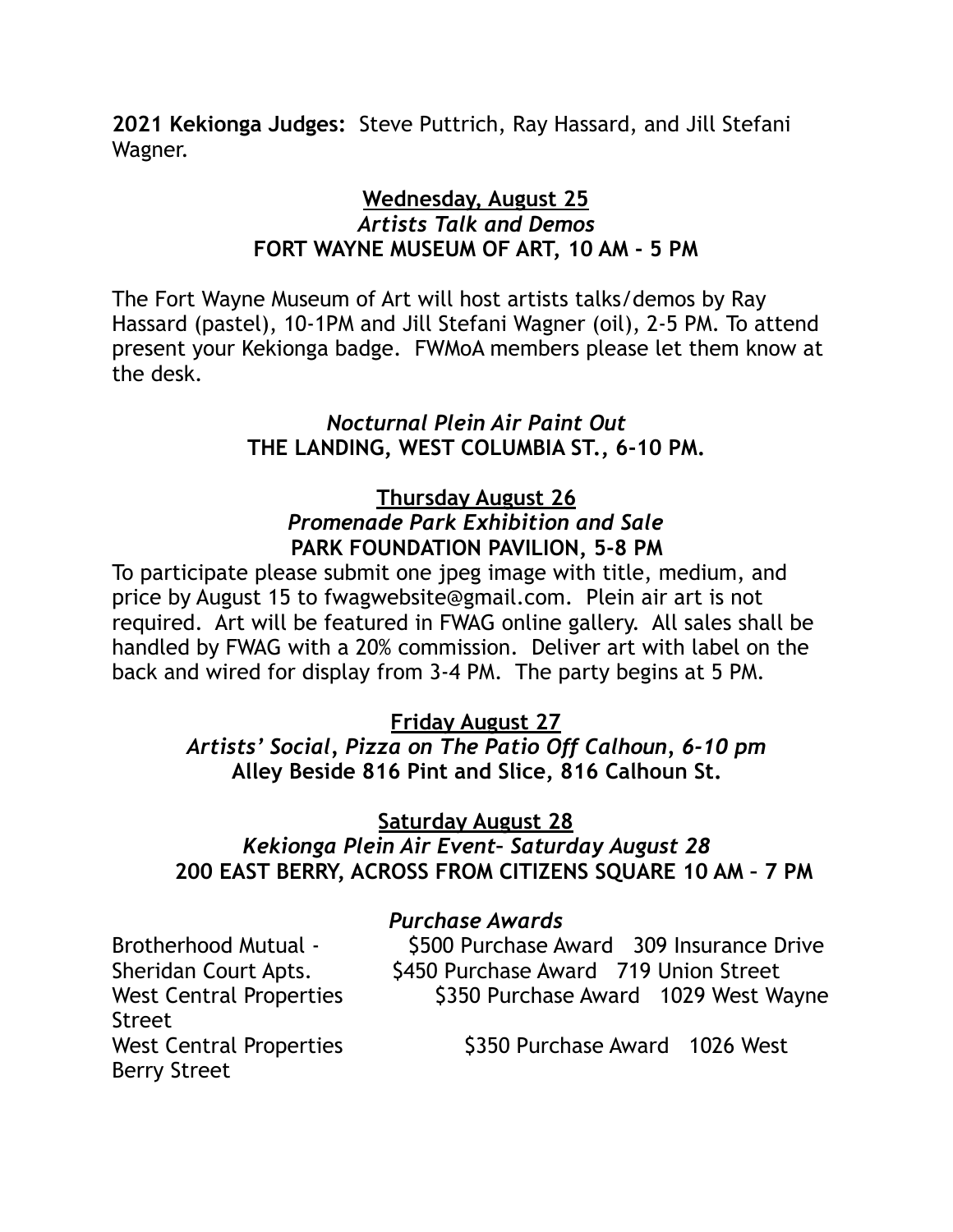Street

\*\*Paintings due at 11:00 AM at the Kekionga Tent at 200 East Berry Street. **Purchase Awards at 4:00 PM.**

## *Quick Draw*

Come out and paint in the cultural district! Stamping at 11:30 AM. Painting begins at noon and the framed paintings must be submitted for judging at 2 PM with awards at 4 PM. Five \$100 prizes.

# *Kekionga Plein Air Competition*

- Fort Wayne Artists Guild Plein Air Competition: The top five paintings will be awarded \$800 each.
- Fort Wayne Museum of Art: \$500 prize chosen by museum representative.
- West Central Neighborhood Association: Two \$500 awards to the best painting of their historic neighborhood, as selected by the judges. Maps available at registration.

# *Kekionga Competition Requirements*

**All work must be:** 

- **Created in plein air without mechanical or photographic assistance.**
- **Completed 95% on location.**
- **Stamped with the** *stamp visible when submitted for judging***. We will make no exceptions.**
- **Must be framed and wired for hanging. A table will be available for framing.**
- **Name and price must be attached on the piece. Labels are provided.**
- **Must be for sale at time of judging.**
- **Must be submitted by 4 PM on Saturday.**
- **Awards ceremony at 6 PM.**

## *Kekionga Plein Air Wet Paint Sale*  **Hours 11-7 PM**

• All paintings created during the event may be sold. All sales are to be processed by the Guild with a 20% commission. No prior work, please. Designated area will be available.